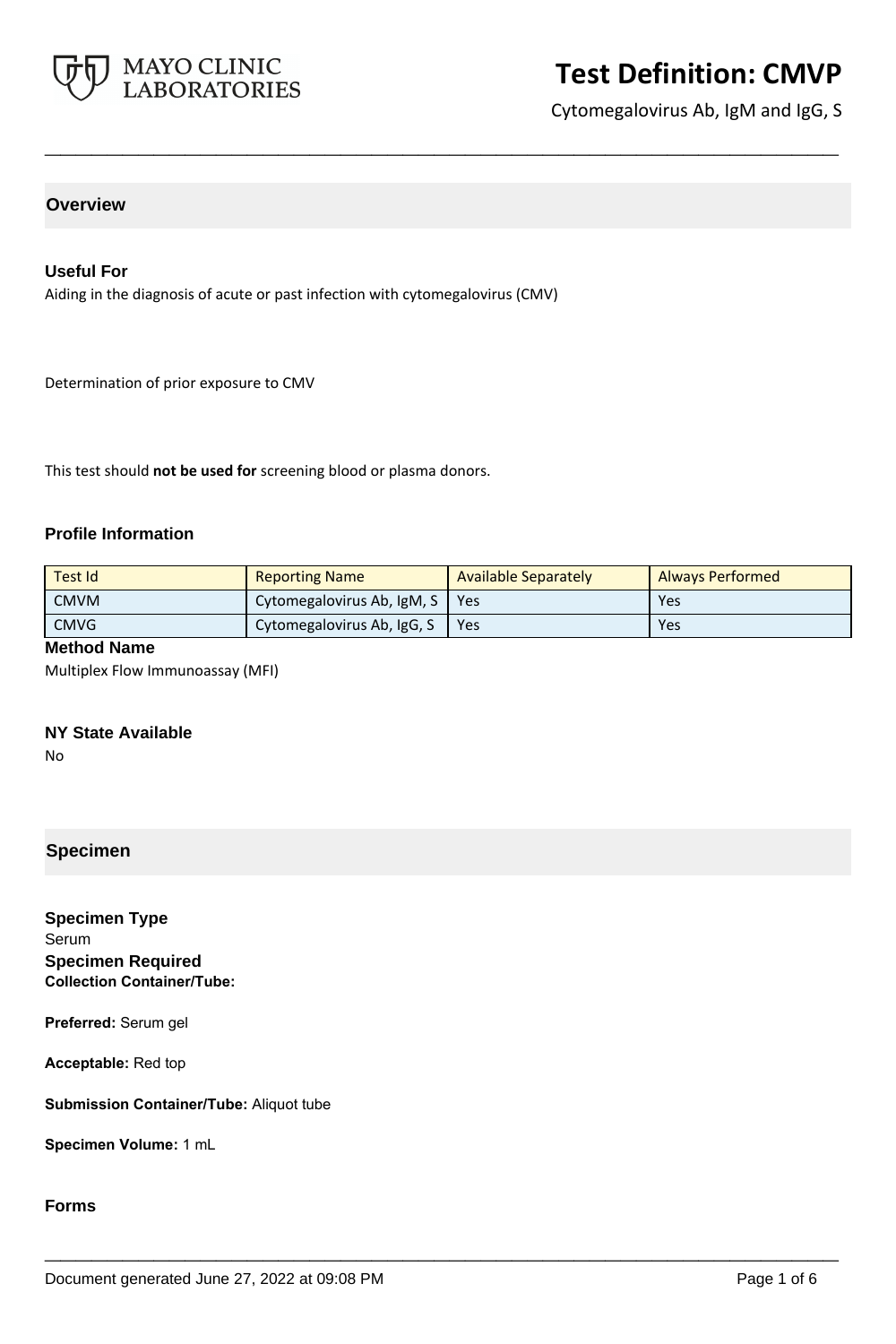

Cytomegalovirus Ab, IgM and IgG, S

If not ordering electronically, complete, print, and send a [Microbiology Test Request](https://www.mayocliniclabs.com/it-mmfiles/Microbiology_Test_Request_Form.pdf) (T244) with the specimen.

**\_\_\_\_\_\_\_\_\_\_\_\_\_\_\_\_\_\_\_\_\_\_\_\_\_\_\_\_\_\_\_\_\_\_\_\_\_\_\_\_\_\_\_\_\_\_\_\_\_\_\_**

## **Reject Due To**

| Gross hemolysis           | Reject |
|---------------------------|--------|
| Gross lipemia             | Reject |
| Gross icterus             | Reject |
| Heat-inactivated specimen | Reject |

#### **Specimen Minimum Volume**

0.8 mL

## **Specimen Stability Information**

| <b>Specimen Type</b> | <b>Temperature</b>       | <b>Time</b> | <b>Special Container</b> |
|----------------------|--------------------------|-------------|--------------------------|
| Serum                | Refrigerated (preferred) | 14 davs     |                          |
|                      | Frozen                   | 14 days     |                          |

## **Clinical & Interpretive**

## **Clinical Information**

Cytomegalovirus (CMV) is a member of the Herpesviridae family of viruses and usually causes asymptomatic infection after which it remains latent in patients, primarily within bone marrow derived cells. Primary CMV infection in immunocompetent individuals may manifest as a mononucleosis-type syndrome, similar to primary Epstein-Barr virus infection, with fever, malaise and lymphadenopathy.

CMV is a significant cause of morbidity and mortality among bone marrow or solid organ transplant recipients, individuals with AIDS, and other immunosuppressed patients due to virus reactivation or from a newly acquired infection. Infection in these patient populations can affect almost any organ and lead to multiorgan failure. CMV is also responsible for congenital disease among newborns and is one of the TORCH infections (toxoplasmosis, other infections including syphilis, rubella, CMV, and herpes simplex virus).

CMV seroprevalence increases with age. In the United States, the prevalence of CMV-specific antibodies increases from approximately 36% to over 91% in children between 6 to 11 years of age and adults over 80 years old, respectively.

**\_\_\_\_\_\_\_\_\_\_\_\_\_\_\_\_\_\_\_\_\_\_\_\_\_\_\_\_\_\_\_\_\_\_\_\_\_\_\_\_\_\_\_\_\_\_\_\_\_\_\_**

## **Reference Values**

CYTOMEGALOVIRUS IgM:

#### Negative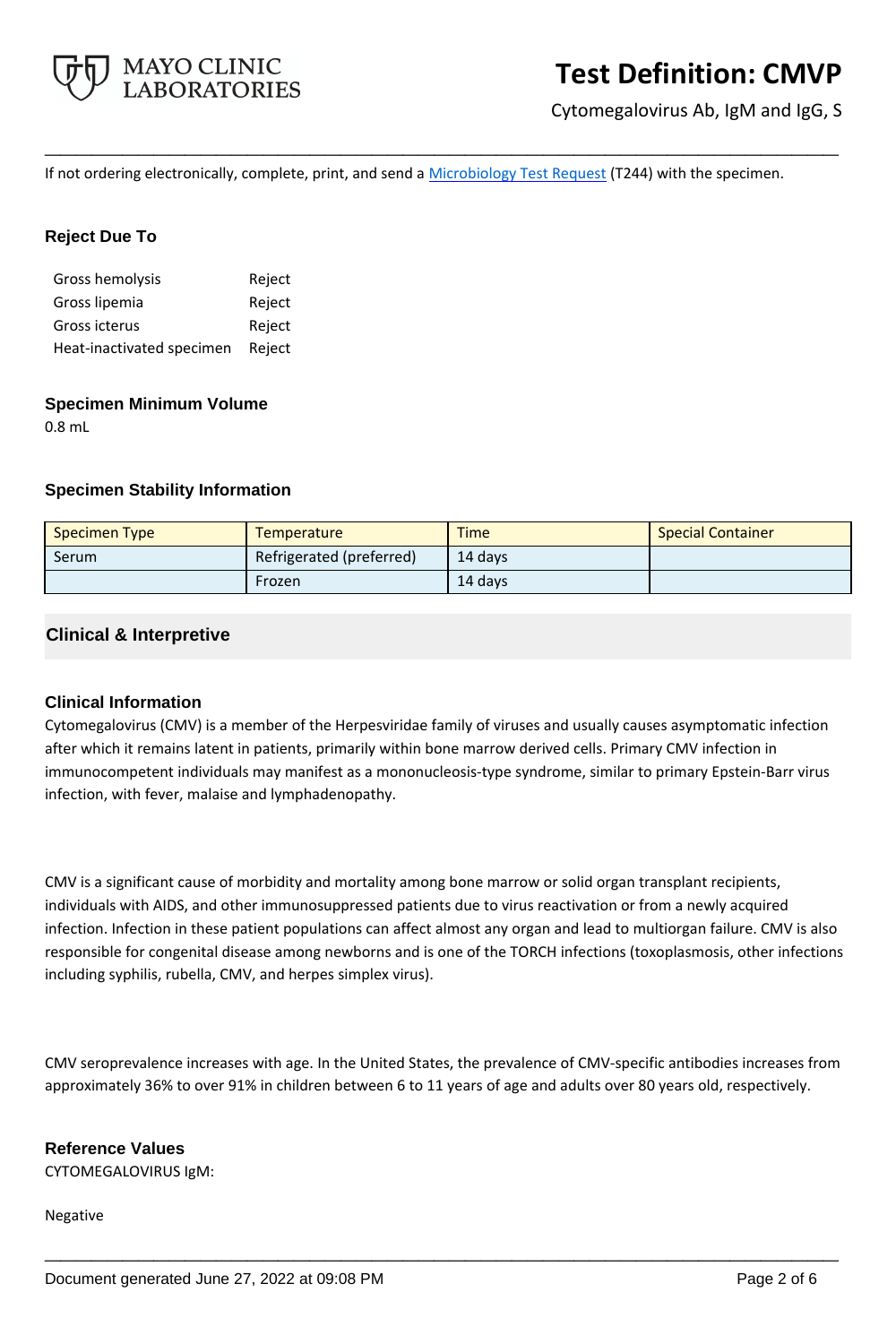

Cytomegalovirus Ab, IgM and IgG, S

CYTOMEGALOVIRUS IgG:

Negative

Reference values apply to all ages.

#### **Interpretation**

IgM:

A negative cytomegalovirus (CMV) IgM result suggests that the patient is not experiencing acute or active infection. However, a negative result does not rule-out primary CMV infection.

**\_\_\_\_\_\_\_\_\_\_\_\_\_\_\_\_\_\_\_\_\_\_\_\_\_\_\_\_\_\_\_\_\_\_\_\_\_\_\_\_\_\_\_\_\_\_\_\_\_\_\_**

It has been reported that CMV-specific IgM antibodies were not detectable in 10% to 30% of cord blood sera from infants demonstrating infection in the first week of life. In addition, up to 23% (3/13) of pregnant women with primary CMV infection did not demonstrate detectable CMV IgM responses within 8 weeks postinfection. In cases of primary infection where the time of seroconversion is not well defined as high as 28% (10/36) of pregnant women did not demonstrate CMV IgM antibody.

Positive CMV IgM results indicate a recent infection (primary, reactivation, or reinfection). IgM antibody responses in secondary (reactivation) CMV infections have been demonstrated in some CMV mononucleosis patients, in a few pregnant women, and in renal and cardiac transplant patients. Levels of antibody may be lower in transplant patients with secondary rather than primary infections.

#### IgG:

Positive CMV IgG results indicate past or recent CMV infection. These individuals may transmit CMV to susceptible individuals through blood and tissue products.

Individuals with negative CMV IgG results are presumed to not have had prior exposure or infection with CMV and are, therefore, considered susceptible to primary infection.

Equivocal CMV IgM or IgG results may occur during acute infection or may be due to nonspecific binding reactions. Submit an additional sample for testing if clinically indicated.

**\_\_\_\_\_\_\_\_\_\_\_\_\_\_\_\_\_\_\_\_\_\_\_\_\_\_\_\_\_\_\_\_\_\_\_\_\_\_\_\_\_\_\_\_\_\_\_\_\_\_\_**

## **Cautions**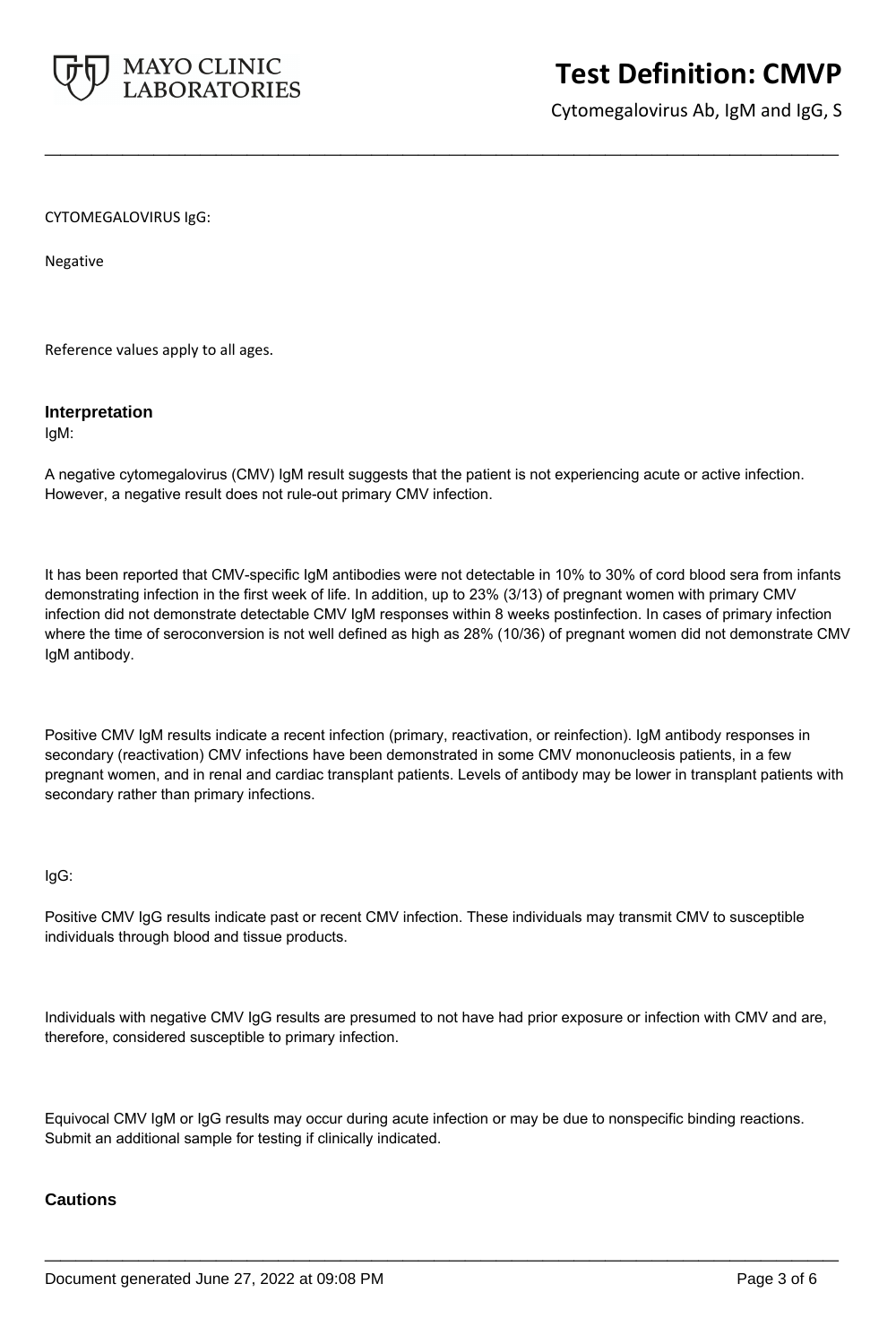

Cytomegalovirus Ab, IgM and IgG, S

Sera drawn very early during the acute stage of infection may have undetectable levels of cytomegalovirus (CMV) IgM or IgG.

**\_\_\_\_\_\_\_\_\_\_\_\_\_\_\_\_\_\_\_\_\_\_\_\_\_\_\_\_\_\_\_\_\_\_\_\_\_\_\_\_\_\_\_\_\_\_\_\_\_\_\_**

Immunocompromised patients may have impaired immune responses and non-reactive IgM/IgG results may be due to delayed seroconversion and, therefore, do not rule out current infection.

The CMV IgM and IgG results should not be used alone to diagnose CMV infection. Results should be considered in conjunction with clinical presentation, patient history and other laboratory findings. In cases of suspected disease, submit a second sample for testing in 10 to 14 days.

The performance characteristics of these assays have not been evaluated in immunosuppressed or organ transplant recipients and have not been established for cord blood or for testing of neonates.

Immune complexes or other immunoglobulin aggregates present in patient samples may cause increased nonspecific binding and produce false-positive results.

Potential cross-reactivity for CMV IgM may occur with specimens positive for Epstein-Barr virus viral capsid antigen IgM and parvovirus B19 IgM.

Potential cross-reactivity for CMV IgG with human chorionic gonadotropin, HIV IgG, multiple myeloma IgG, rheumatoid factor IgM, and *Toxoplasma gondii* IgG have not be ruled out.

## **Clinical Reference**

1. Soderberg-Naucler C, Fish NK, Nelson JA: Reactivation of latent human cytomegalovirus by allogeneic stimulation of blood cells from healthy donors. Cell. 1997 Oct 3;91(1):119-126

2. Bruminhent J, Thongprayoon C, Dierkhising RA, Kremers WK, Theel ES, Razonable RR: Risk factors for cytomegalovirus reactivation after liver transplantation: can pre-transplant cytomegalovirus antibody titers predict outcome? Liver Transpl. 2015;21(4):539-546

3. Dioverti MV, Razonable RR: Cytomegalovirus. Microbiol Spectr. 2016;4(4)

4. Staras SA, Dollard SC, Radford KW, Flanders WD, Pass RF, Cannon MJ: Seroprevalence of cytomegalovirus infection in the United States, 1998-1994. Clin Infect Dis. 2006;43(9):1143

**\_\_\_\_\_\_\_\_\_\_\_\_\_\_\_\_\_\_\_\_\_\_\_\_\_\_\_\_\_\_\_\_\_\_\_\_\_\_\_\_\_\_\_\_\_\_\_\_\_\_\_**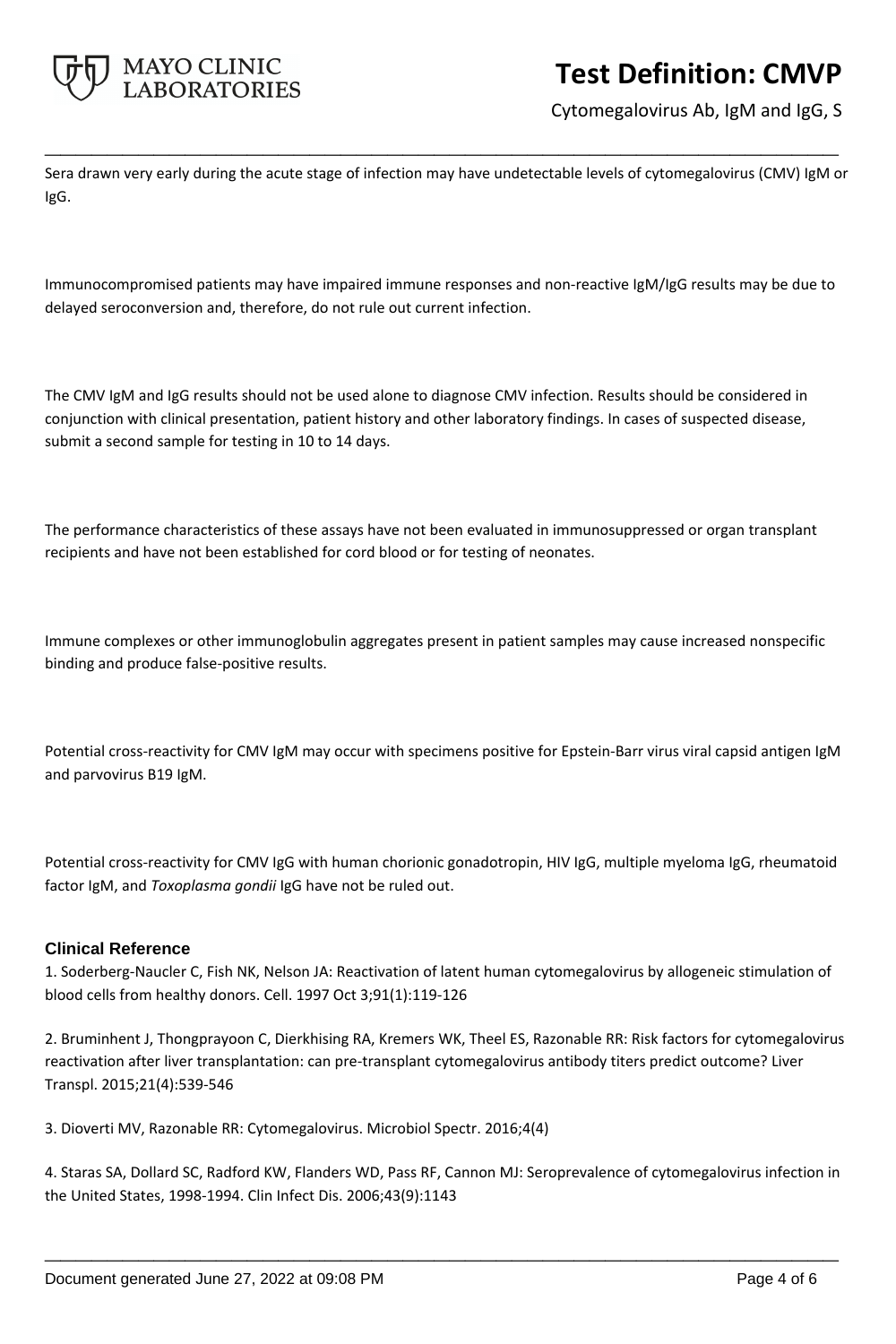

Cytomegalovirus Ab, IgM and IgG, S

## **Performance**

### **Method Description**

The BioPlex 2200 cytomegalovirus (CMV) IgM and IgG assay use multiplex flow immunoassay technology. Briefly, CMV antigen-coated fluorescent beads are mixed with an aliquot of patient sample and sample diluent and incubated at 37 degrees C. During this time IgM and IgG anti-CMV antibodies in the specimen will bind to the CMV antigen on the beads. After a wash cycle, a fluorescently labeled antihuman IgM- and IgG-antibody conjugate is added to the mixture and incubated at 37 degrees C. Following a wash step to remove unbound conjugate, the bead mixture is passed through a detector that identifies the bead based on dye fluorescence and determines the amount of antibody captured by the antigen based on fluorescence of the antihuman-IgG conjugate. Raw data is calculated in relative fluorescence intensity and is converted to an antibody index for interpretation. Antibody index (AI) values of 0.8 and lower are considered negative. AI values of 0.9 and 1.0 are equivocal. AI values of 1.1 and above are considered positive. Three additional dyed beads, an internal standard bead, a serum verification bead, and a reagent black bead are present in each reaction mixture to verify detector response, the addition of serum to the reaction vessel and the absence of significant nonspecific binding in serum, respectively.(Package insert: BioPlex 2200 System, ToRC IgG ToRC IgM, Bio-Rad Laboratories, Clinical Diagnostics Group, Hercules, CA 3/2012)

**\_\_\_\_\_\_\_\_\_\_\_\_\_\_\_\_\_\_\_\_\_\_\_\_\_\_\_\_\_\_\_\_\_\_\_\_\_\_\_\_\_\_\_\_\_\_\_\_\_\_\_**

**PDF Report** No

**Specimen Retention Time** 14 days

**Performing Laboratory Location** Jacksonville

## **Fees & Codes**

#### **Test Classification**

This test has been cleared, approved, or is exempt by the US Food and Drug Administration and is used per manufacturer's instructions. Performance characteristics were verified by Mayo Clinic in a manner consistent with CLIA requirements.

**\_\_\_\_\_\_\_\_\_\_\_\_\_\_\_\_\_\_\_\_\_\_\_\_\_\_\_\_\_\_\_\_\_\_\_\_\_\_\_\_\_\_\_\_\_\_\_\_\_\_\_**

## **CPT Code Information**

86644-CMV, IgG

86645-CMV, IgM